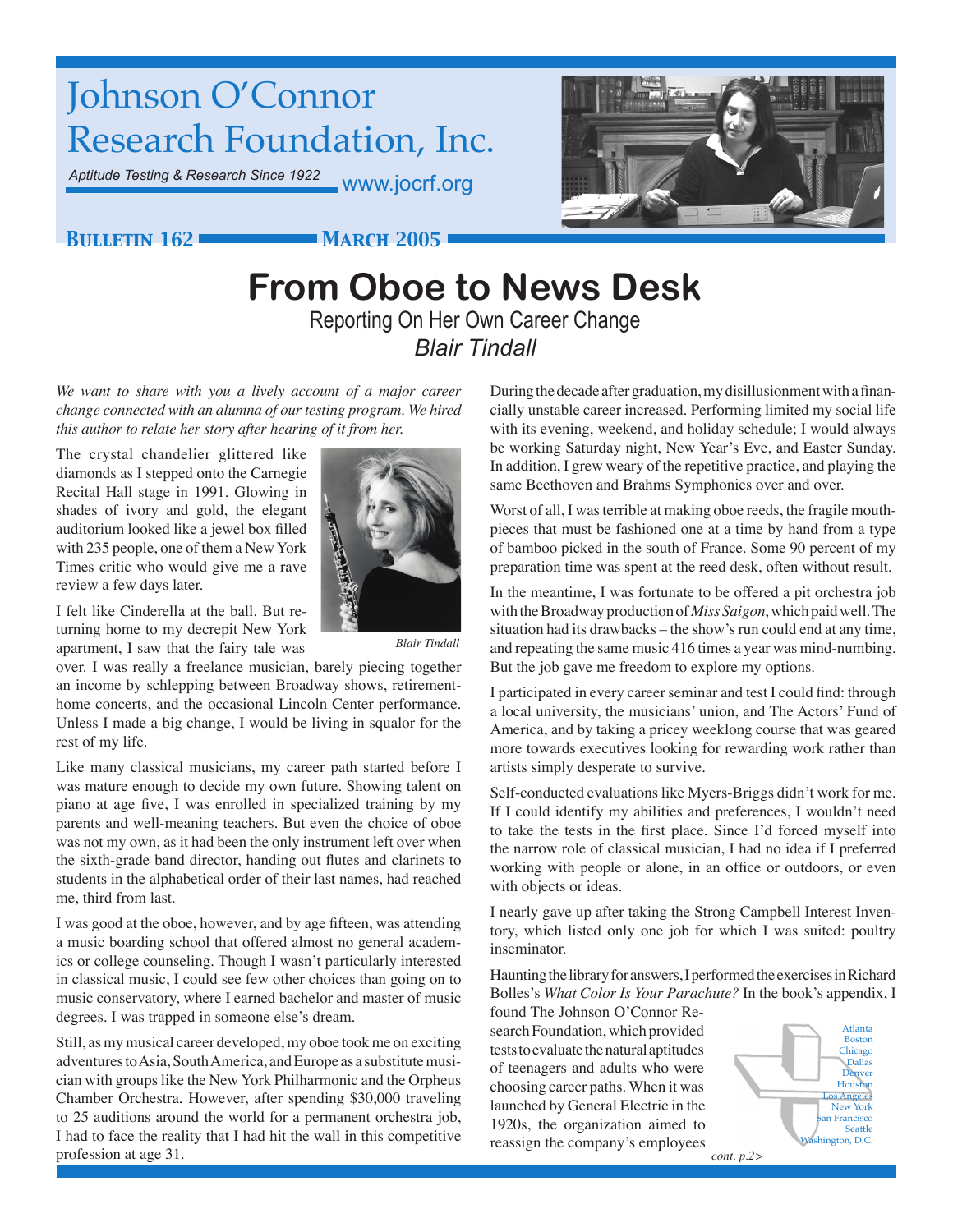who had been displaced by technology. That also described my situation as a classical musician in modern society.

From the beginning, I could tell that Johnson O'Connor was a very different kind of resource for people like me. Their aptitude tests didn't ask the subject's impression of his or her strengths, but instead tested them objectively by having the client perform various tasks relating to skills of sight, sound, language, music, memory, manual dexterity, analytical and inductive reasoning, and spatial visualization.

I babbled on to William Sherer, who was administering my tests, that I knew all about my weaknesses. I had a terrible memory, poor language skills, and no talent for math, design, or spatial orientation. I was rigid, uncreative, and an introvert whose only strengths were logic and analysis.

"Put your preconceptions aside and treat this like a game," said Sherer, "even if you feel you're doing poorly." He explained that the tests would evaluate my natural aptitudes, not what years of trying to adapt to a profession I wasn't suited for had taught me.

Suddenly, he threw me a curve ball. I reacted, catching the baseball. "Just checking to make sure you're right-handed," William said quietly. Next, he showed me a page of drawings representing a cocktail napkin folded in specific patterns. An imaginary hole was then punched through the resulting layers. If this were threedimensional, where would the holes be located when the napkin was unfolded?

"I can't do this," I said immediately.

I'm terrible at this kind of thing. This testing is for other people, smart people. What was I thinking by coming here?

"Remember, it's just a game," said Sherer, with a warm smile.

I labored over the first diagram and hesitantly picked a solution. I went through all twenty examples and finished within the time limit, although I knew most of them were wrong. My brother would be great at this, I thought. He got all the math genes.

"Almost all are right," said the Sherer. "Eighty-fifth percentile." I started to feel a gray fog lifting. My excitement built as the tests explored subjects I'd never considered, like design aptitudes and memory for numbers. I was having so much fun I didn't want to quit.

George Wyatt, the Johnson O'Connor associate who was counseling me on the basis of my aptitudes, spread the computerized results across his desk. I was astonished to see scores in the ninety-ninth percentile for "ideaphoria" (a creativity measure), musical pitch discrimination, and into the nineties for number memory, graphoria, and observation. Other high scores included memory for design, rhythm, and language. I'd done reasonably well with manual dexterity and other number aptitudes, and scored sky-high as an objective personality. I'd bombed at the only things I'd claimed as strengths: logic and analysis.

"You're an extreme example of someone trying to fit a square peg in a round hole," Wyatt said. He explained that he'd worked with other musicians, some of them famous. Those happy as performers possessed almost the opposite profile from mine; subjective personality and low "ideaphoria" enabled people like performers and researchers to concentrate for hours on perfecting a minute task, while working all alone.

Wyatt's analysis was encouraging. He told me I was strong in "people-influencing" skills, and listed professions that would maximize my aptitudes. Teaching, advertising, journalism, and international business (because of a foreign language aptitude) would all be careers where I might find more satisfaction. If I stayed in music, Wyatt said, I'd be happier composing or conducting, where I would be generating new ideas instead of refining someone else's work of music.

Over the next few weeks, I remained skeptical but started noticing how easily I remembered phone numbers and foreign phrases, that I observed situations far more accurately and in greater detail than many of my friends, and that I brimmed with ideas – which I'd thought was just an annoying trait of bad discipline. I had been so certain of my inadequacy, I'd never given myself permission to explore these assets until now.

Not only did these epiphanies give me confidence and salvage my self-esteem, it also altered my judgment of others. Now I understood that my colleagues might hold a different collection of aptitudes, often in categories where I was weak. Once I could recognize the unique gifts of others, and how they complemented my own, my hidden extroversion emerged.

Johnson O'Connor had given me the key to my future, but finding the right door was another matter. I struggled to develop my aptitudes by studying various subjects through the School of General Studies at Columbia University, a college for returning and nontraditional students. There, I took the same courses with the same faculty as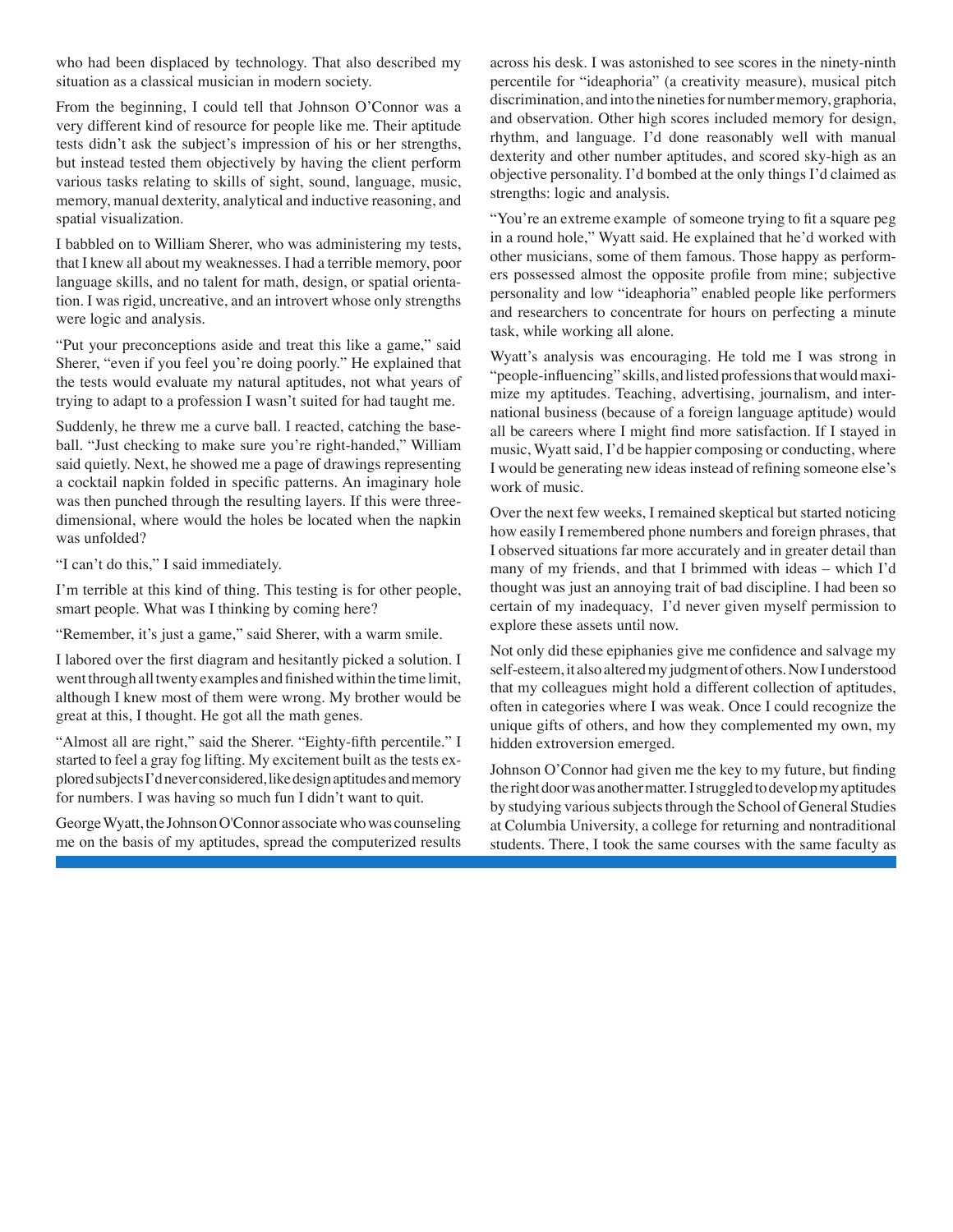undergraduates on the Columbia campus.

At age thirty-six, I started out with basic math, moving on to algebra and trigonometry. Before enrolling in a year of general chemistry, I was required to take pre-chemistry, as the subject had not been offered at my arts prep school. Before long, I had accumulated the basic knowledge most people acquire in high school and continued on, taking economics, calculus, statistics, and political science.

I returned for a follow-up appointment with Wyatt at age thirtyeight, telling him I wanted to enroll in a graduate program in a field outside of music, to overcome two degrees from the obscure music conservatory I'd attended. I considered marine biology, or medical school. But although my aptitude results indicated that I could succeed in those fields, I felt more of my strengths could be put to better use elsewhere.

Reviewing my case, Wyatt suggested journalism school.

My aptitudes supported a writing career – with my rapid flow of ideas generating story ideas, and the objective personality making interviewing others a natural activity.

I had doubts. Who would take me seriously, with only a music school education and little academic background? I'd never written a thing in my life. And my employment history, in symphonies and Broadway pit orchestras, showed little incentive for studying journalism, aside from a desire to escape the music business.

"You'll never know if you don't give yourself the opportunity," said Wyatt.

I had a month to apply. Quickly, I took the required Graduate Record Examinations (GRE) and earned respectable scores. I smiled proudly, remembering how I could not understand any of the math on the similar test for business school only three years before. Next, I picked four schools. Columbia and the University of Missouri were on the list because of their outstanding journalism graduate programs. I picked the University of Wisconsin as a "safety" school, and Stanford University as my dream school, since their journalism program boasted two Pulitzer Prize winners among the five faculty members advising no more than a total of fifteen students.

The application process included letters of recommendation, GRE scores, transcripts, and an essay. I labored over the personal statement. I also took Columbia University's mandatory "news quiz," preparing by memorizing the year's events as listed in the World Almanac while playing *Miss Saigon*. Then I waited.

A thin envelope arrived in mid-January from Stanford. "My first rejection," I said to a sad-faced older musician neighbor in my building's creaking elevator. I threw the envelope away unopened, along with a Victoria's Secret catalog and two recital notices from people I'd never heard of.

Making an early dinner before the show a few hours later, I fortified myself with a glass of wine and decided to read the rejection. I fished it out of the garbage, sighed, and sat down to read the inevitable. "You have been accepted to the graduate program in journalism at Stanford University," read the single sheet of paper. What?! The words swam for a moment. But Stanford cost \$24,000 to attend. I could never afford it. I read on.

"We are pleased to award you a full tuition fellowship in the amount of \$24,000," continued the letter. I burst into tears and called to read the letter aloud to my mother in North Carolina, who was certain that I had been mugged because of my hysterical delivery.

In the summer before moving to California, I published my very first stories ever, in both the *New York Times* and *Wall Street Journal*. Later, my thesis ran in Harvard's *Nieman Reports*, and the Hearst *San Francisco Examiner* hired me as a business reporter while I was still in school.

The biggest benefit of my career change caught me by surprise. Now that I no longer have to perform for a living, I have found great joy in making music. After substituting regularly in the San Francisco Symphony while in school, I moved back to New York, where I play in Broadway shows, the New York City Ballet Orchestra, City Center's Encores! series, and the New York Pops.

Today, I write about classical music for the *New York Times*, and environmental issues for *Sierra* magazine. My first book, *Mozart in the Jungle: Sex, Drugs and Classical Music* will be published in June. I am leading a rewarding life, one that includes contributions to society I could not make as an oboist.

Today is my forty-fifth birthday, and a happy one. Every day holds new promise, in a way the Cinderella scenario of my long-ago debut recital could not. And without Johnson O'Connor, I would never have found my way.

Blair Tindall's book will be published by Grove/Atlantic Press. blair@stanfordalumni.org www.mozartinthejungle.com

#### Gift Certificates

are available to offer aptitude testing to your spouse, child, grandchild, friend or other loved one. Credit cards accepted.

#### WORDBOOKS

for vocabulary development can be ordered. You may also request a free placement test to determine the first **WORDBOOK** that is appropriate.

Call **800-355-3670** or email accounting@jocrf.org (or write to 347 Beacon St., Boston MA 02116).

For general information, call **800-452-1539** or visit www.jocrf.org